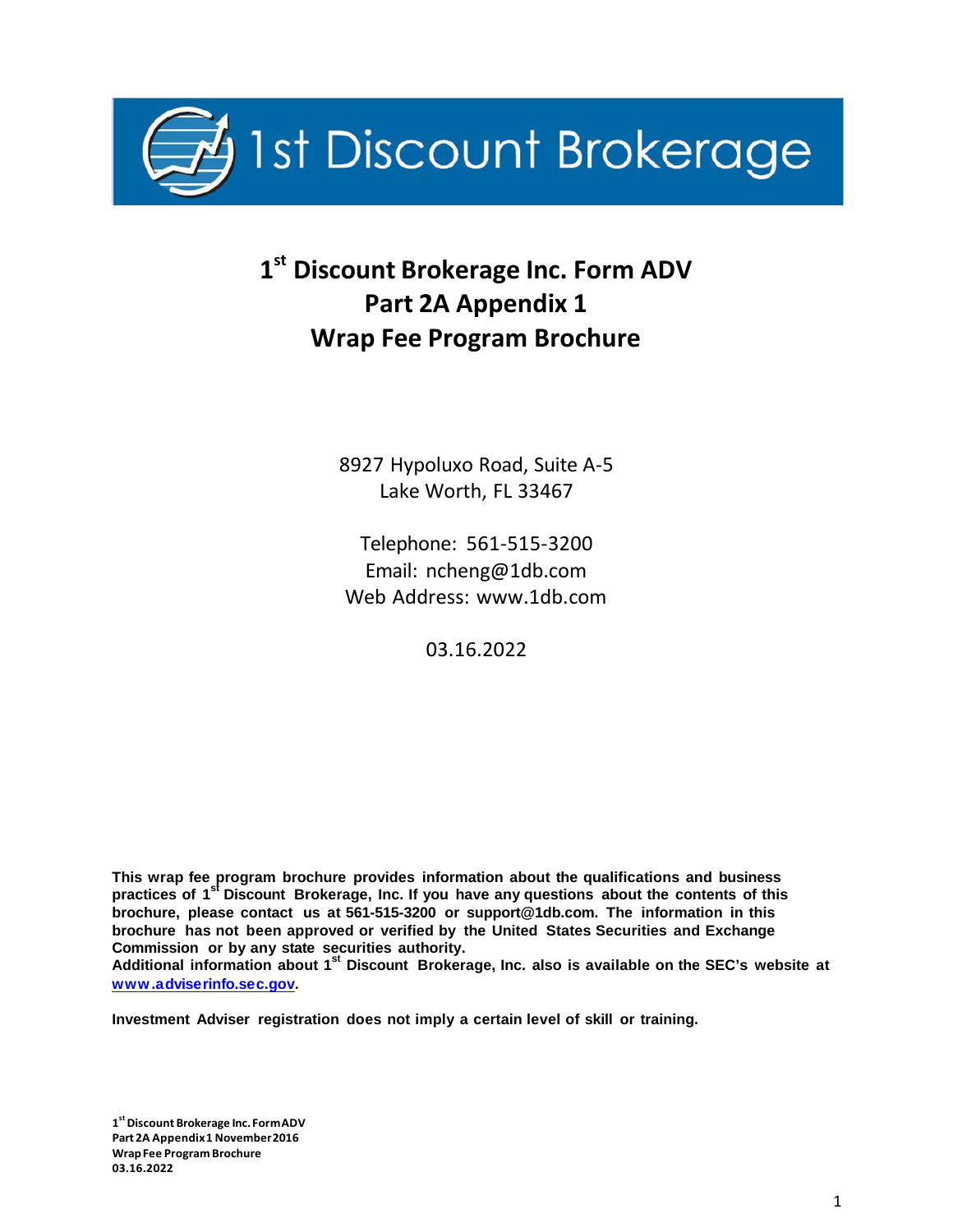# **Item 2 Material Changes**

1<sup>st</sup> Discount Brokerage's last annual update to Part 2A of Form ADV was filed in March 2021.

This Firm Brochure, dated 03/16/2022, is our current disclosure document prepared according to the SEC's requirements and rules. As you will see, this document is a narrative that is substantially different in form and content, and includes some new information that we were not previously required to disclose.

After our initial filing of this Brochure, this Item will be used to provide our clients with a summary of new and/or updated information. We will inform you of the revision(s) based on the nature of the updated information.

Consistent with the current rules, we will ensure that you receive a summary of any material changes to this and subsequent Brochures within 120 days of the close of our business' fiscal year. Furthermore, we will provide you with other interim disclosures about material changes as necessary.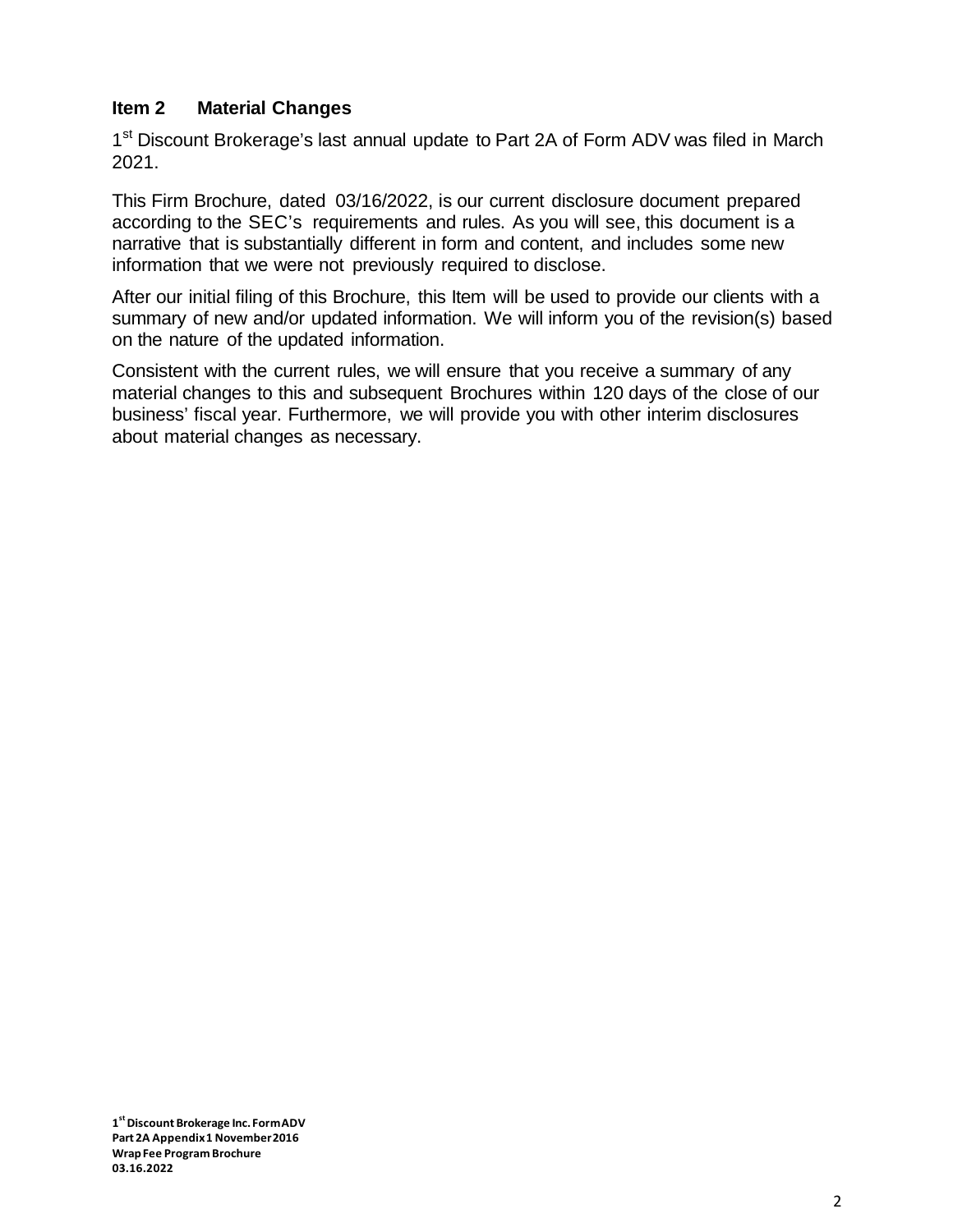| Item <sub>3</sub> | <b>Table of Contents</b>                                 | Page           |
|-------------------|----------------------------------------------------------|----------------|
| Item 1            | Cover Page                                               |                |
| Item 2            | <b>Material Changes</b>                                  | 2              |
| Item 3            | <b>Table of Contents</b>                                 | 3              |
| Item 4            | Services, Fees and Compensation                          | $\overline{4}$ |
| Item 5            | Account Requirements and Types of Clients                | 7              |
| Item 6            | Portfolio Management Selection and Evaluation            | 7              |
| Item 7            | <b>Client Information Provided to Portfolio Managers</b> | 8              |
| Item 8            | <b>Client Contact with Portfolio Managers</b>            | 8              |
| Item 9            | Additional Information                                   | 8              |
| Item 10           | <b>Requirements for State-Registered Advisers</b>        | 8              |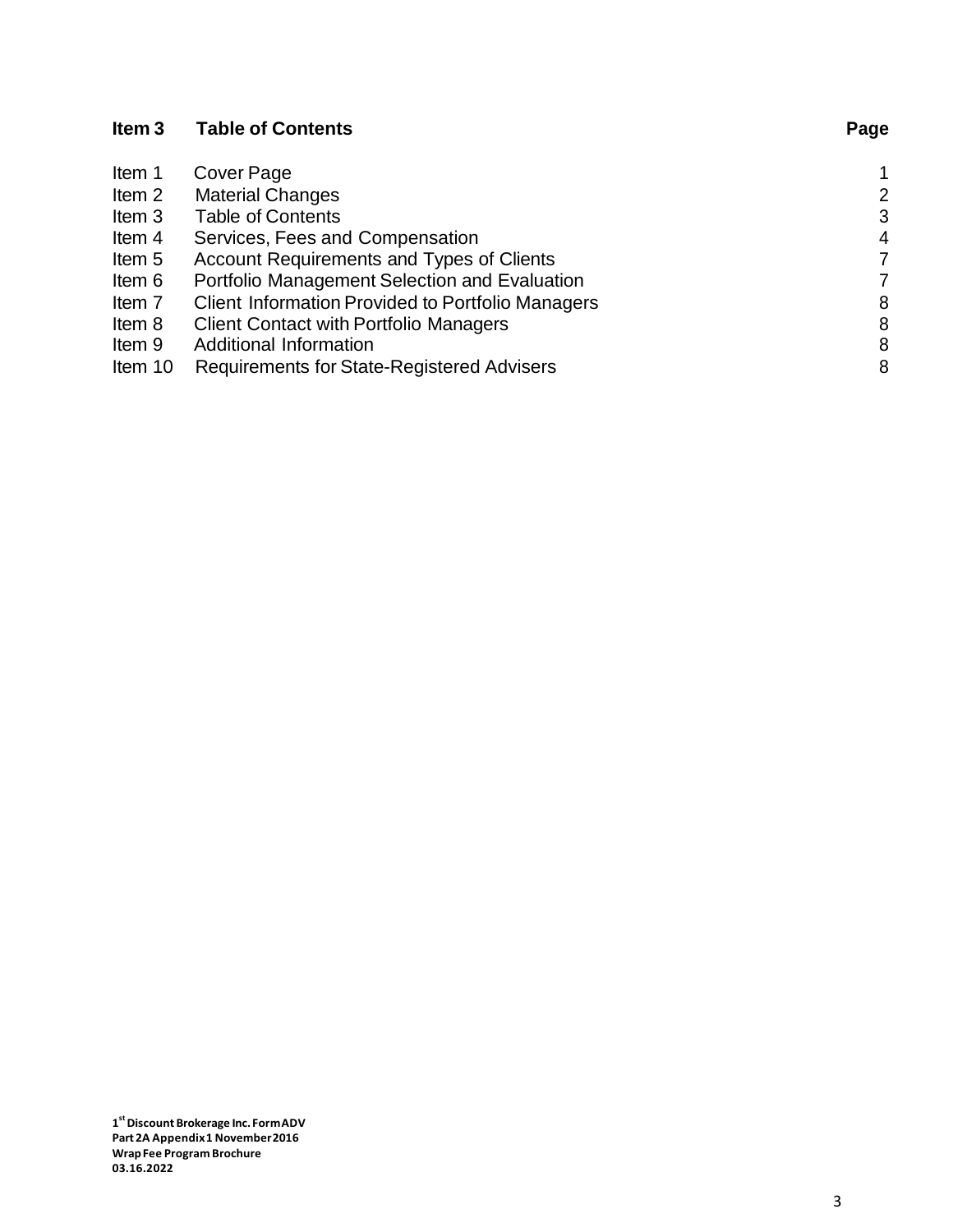# 4.**Services, Fees and Compensation**

#### **A. Services and Fees.**

1st Discount Brokerage, Inc. (hereinafter, "1DB") operates its investment advisory business as (hereinafter, "1DB"). 1DB offers the following wrap-fee program, where appropriate, to interested persons and advisory clients. 1DB, a corporation organized under FL law (IRS FEIN. No. 65-0592899), is a Florida State-registered investment adviser(CRD#39164). 1DB maintains its principal office at 8927 Hypoluxo Road, Suite A-5, Lake Worth, FL 33467 If you have questions regarding the material contained herein, please contact Nicky Cheng, Compliance Director of 1DB, at 561-515-3200.

1DB is the sponsor and investment manager of the 1st Discount Brokerage, Inc. Freedom Program ("Program"). A "wrap-fee" program is one that provides the client with advisory and brokerage execution services for an all-inclusive fee. The clientis not charged separate fees for the respective components of the total service. 1DB actively solicits advisory clients for the Program. 1DB is also responsible for the marketing of the Program.

1DB provides investment supervisory services through the Program, defined as giving continuous advice to a client or making investments for a client based on the individual needs of the client. 1DB, through its qualified Investment Adviser Representatives ("Advisors"), will continuously manage client portfolios based on the individual needs of the client. All Advisors hold all required licenses and/or qualifications. At the time of a client's initial investment in the program, an Advisor will assist the clientin determining the client's current financial situation, financial goals and objectives, and attitudes toward risk. This determination will allow the Advisor to review the client's situation, and determine an appropriate asset allocation. Account supervision is guided by the stated objectives of the client.

#### **FEE SCHEDULE**

1DB charges clients an annual "wrap-fee" for participation in the Program. The annual "wrap fee" is charged as a percentage of assets undermanagement.

| <b>Average Equities</b> | Percentage Fees |  |
|-------------------------|-----------------|--|
| $100,000 - 250,000$     | 2.00%           |  |
| $250,000 - 500,000$     | 1.75%           |  |
| $500,000 - 1,000,000$   | 1.50%           |  |
| $1,000,000 - 2,500,000$ | 1.00%           |  |
| $2,500,000 - 5,000,000$ | 0.75%           |  |
| > 5,000,000             | 0.50%           |  |

#### Recommended Client Fee Account Balance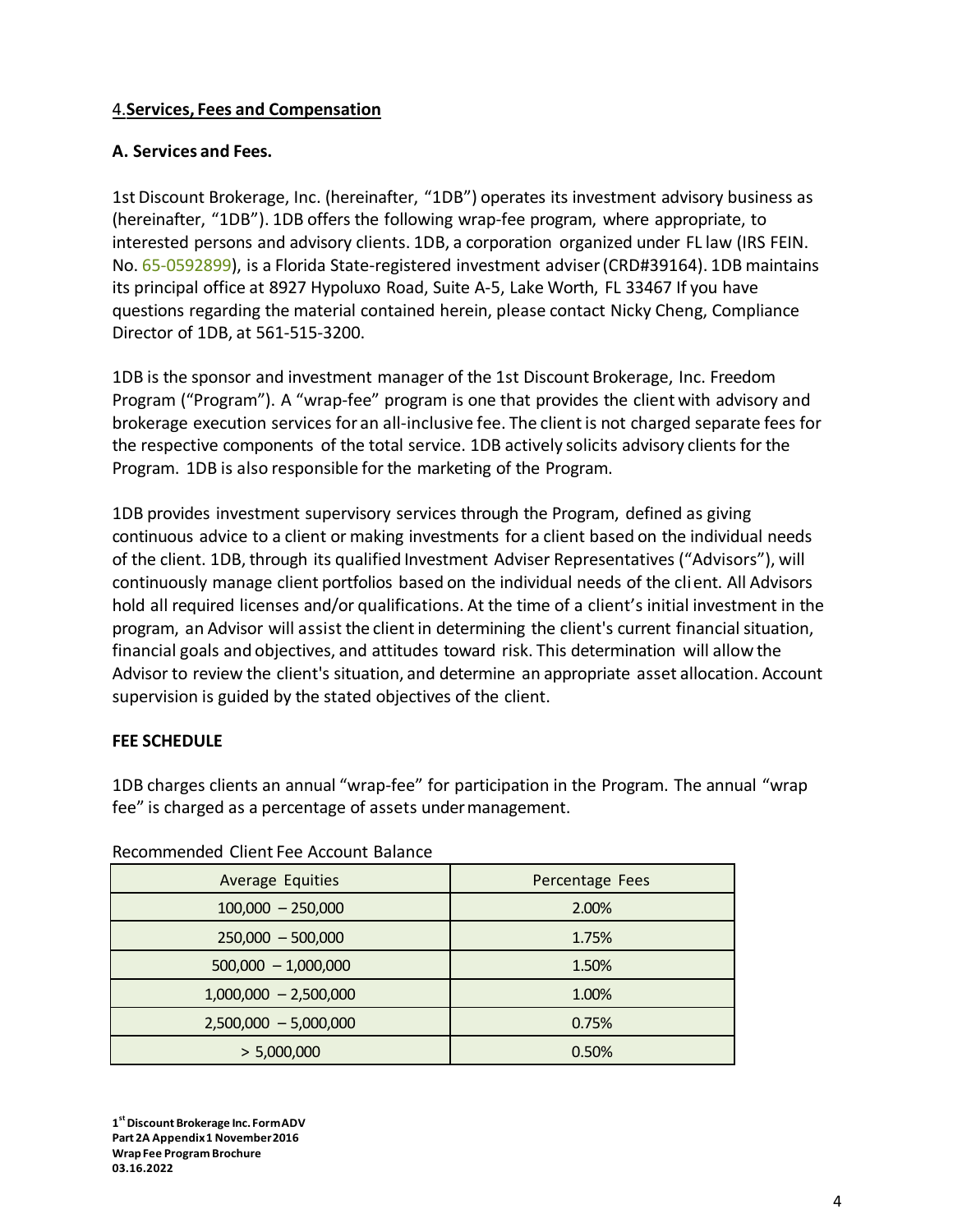#### *Note: Fees are negotiable based on total assets under management*

Fee may differ for each account; account specific fees are disclosed on the individual client agreements.

In consideration of the services rendered by 1DB and the Advisory Representative, the Client will pay the following fees and charges:

a. **Freedom Advisory Fees.** Fees payable for investments advisory services will be a percentage of the total equity value of the assets invested in the Freedom Account. The annual percentages that will be applied to the equity value of the Account on a monthly or quarterly basis are specified in Section IV to this document. These fees are set by the Advisory Representative and are agreed to by the Client via execution of this Agreement. Ongoing advisory fees are payable to the Advisory Representative in advance. The initial account fee will be based on the total equity in the Account at that time the Account is opened and will be due when the initial deposit is made. The subsequent fees will be based on the average equity value of investments as of the end of the preceding period. The fee for assets transferred into the Freedom Account (in excess of  $$10,000$ ) shall be pro-rated for the remaining portion of the period and will be deducted from the account at the next billing cycle. Fees shall be refunded on a pro-rated basis forpartial account withdrawals in excess of \$10,000, and will be adjusted at the next billing cycle. Upon termination of the account, a refund of fees will be pro-rated, based on the number of days remaining during the billing cycle after the date of effective termination.

**Fee Calculation:** The fee charged is calculated as described above and is not charged on the basis of a share of capital gains upon or capital appreciation of the funds or any portion of the funds of an advisory client, pursuant to Section 205(a)(1) of the Investment Advisers Act of 1940, as amended (hereinafter "IA Act") or similar state provisions.

**Fee Payment:** Clients will be invoiced or have their account directly debited, as authorized. The "wrap fee" is charged monthly or quarterly based on the client's preference, forward, based on the asset value of the account as of the last business day of the prior quarter. 1DB will not directly debit any client account without receiving written authorization from the client.

**Advisory Feesin General:** Clients should note that similar advisory services may (or may not) be available from other registered investment advisers for similar or lower fees.

**Negotiability of Fees:** 1DB's fees are negotiable. Advisory fees may vary among 1DB's clients based upon a number of factors, including, but not limited to, the size of the client's account, the types of investments in the client's account, and the length of the advisory relationship with a client. In addition, certain family members and personal acquaintances of 1DB's affiliated persons may receive advisory services at a discounted rate which is not available to advisory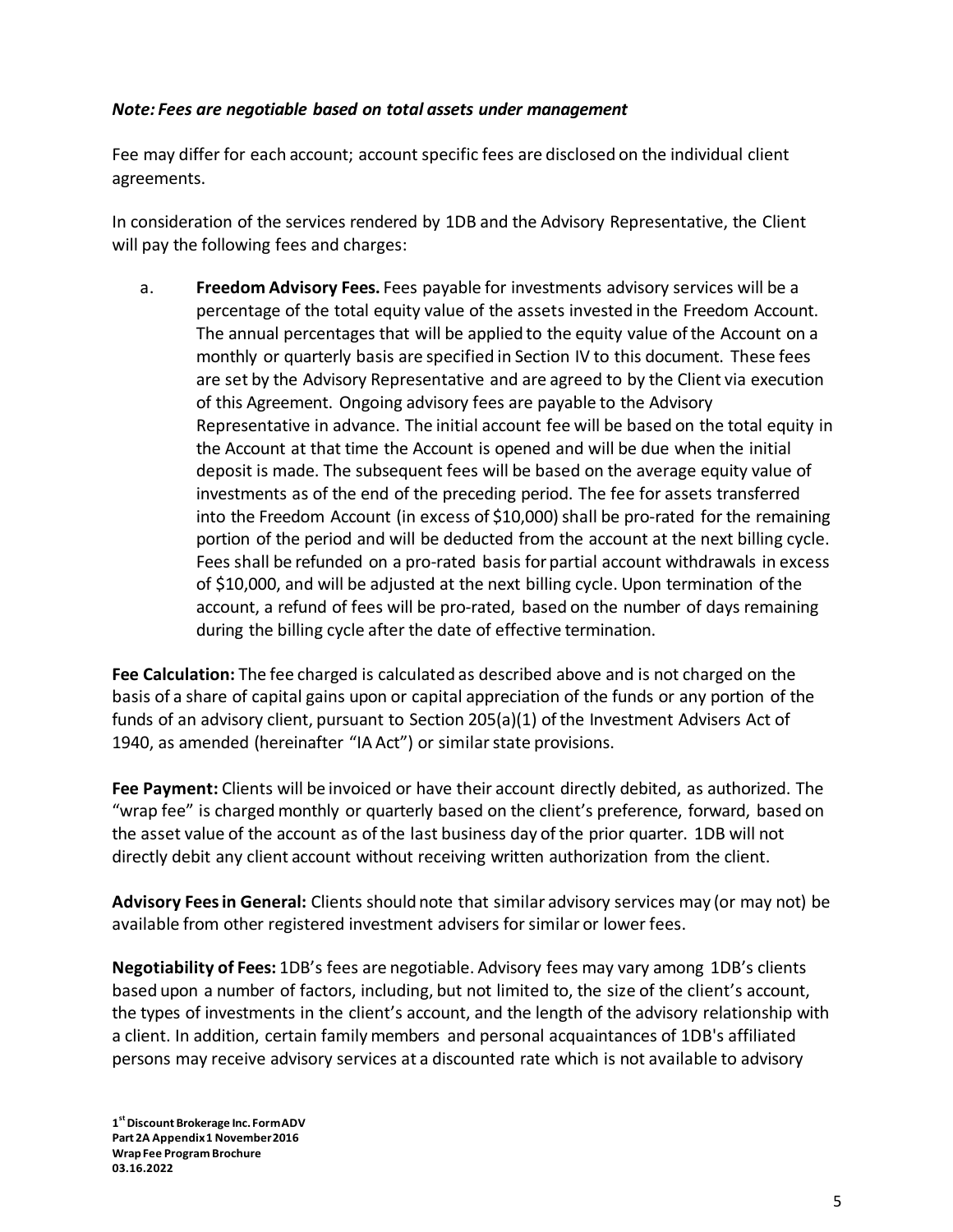clients generally

# **B. Cost of Wrap Program**

However, the client may incur additional cost for the fees and expenses charged by mutual funds and exchange-traded funds ("ETFs") to their shareholders, mark-ups, mark-downs, exchange fees, transfer taxes, and certain administrative fees for wire transfers or certificate issues.

In evaluating the Program, clients should consider that, depending upon the level of the wrap fee charged, the amount of portfolio activity in the client's account, the broker dealer's usual commission rates and other factors, the wrap fee may be more or less than the aggregate cost of such services if they were to be provided separately and if 1DB were to negotiate commissions and seek best price and execution of transactions for the client's account.

**Other Fees and Expenses:** All fees paid to 1DB for investment advisory services are separate and distinct from the fees and expenses charged by mutual funds and ETFs (collectively, the "Funds") to their shareholders. These fees and expenses are described in each Fund's prospectus. These fees will generally include a management fee, other fund expenses, and a possible distribution fee. If the Fund also imposes sales charges, a client may pay an initial or deferred sales charge.

A client could investin a Fund directly, without the services of 1DB. In that case, the client would not receive the services provided by 1DB which are designed, among other things, to assist the client in determining which Fund or Funds are most appropriate to each client's financial condition and objectives. Accordingly, the client should review both the fees charged by the Funds and the fees charged by 1DB to fully understand the total amount of fees to be paid by the client and to thereby evaluate the advisory services being provided.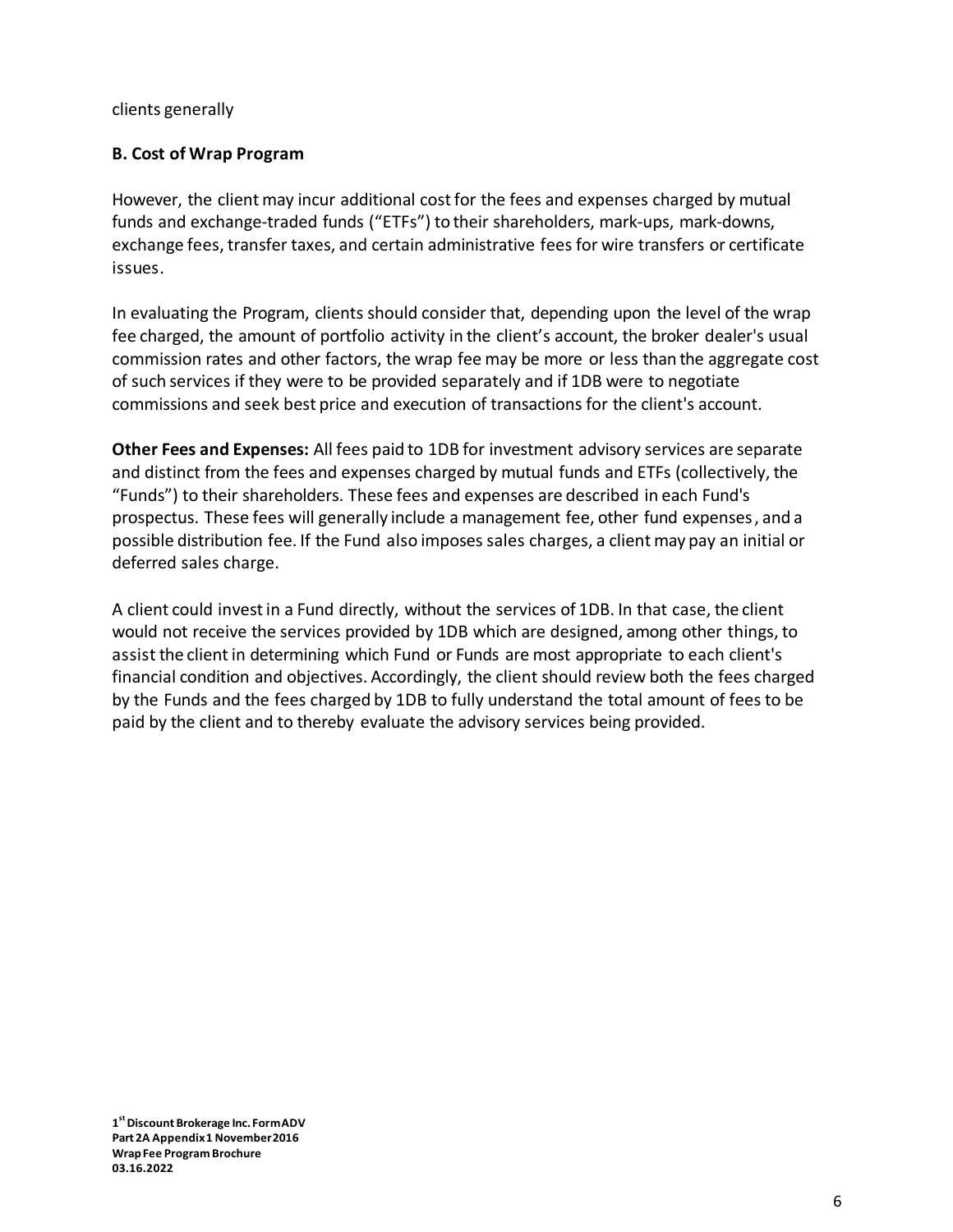# 5.**Account Requirements and Types of Clients**

The minimum balance for a Freedom Account is \$50,000. 1DB will manage the Program accounts on discretionary or non-discretionary basis. The Program will provide services to individuals, trusts, individual retirement and corporate accounts.

### 6.**Portfolio Manager Selectionand Evaluation**

### **A. Portfolio Manager Selection**

1DB provides the Program services through a number of affiliated advisers. 1DB selects advisers based on their education, investment experience and style of portfolio management. Portfolio managers' performance is continuously monitored by 1DB and a replacement of portfolio manager may be recommended based on various criteria, including suitability of specific investment strategy and portfolio performance.

- 1. Portfolio managers' performance is calculated based on industry standards;
- 2. 1DB reviews individual portfolio performance information to determine its accuracy; no third party reviews are currently conducted;

#### **B. Related Persons and Conflicts of Interest**

Some of 1DB related persons act as portfolio managers for the Program, which in some instances may cause certain conflicts of interest. Specific conflicts of interest are addressed below:

Certain advisors of 1DB are also licensed insurance agents and can effect transactions in insurance products and earn the standard and customary commissions for these activities. Advisory clients of 1DB may have the insurance services ofthese Advisors recommended to them, where appropriate. Advisory clients of 1DB are not under any obligation to use the insurance services ofthese Advisors when considering implementation of advisory recommendations. The implementation of any or all recommendations is solely atthe discretion of the client.

The fees charged by 1DB for advisory services are separate and distinct from any insurance commissions earned by insurance agents for the sale and servicing of insurance products.

While these individuals endeavor at all times to put the interest of the clients first as part of 1DB's fiduciary duty, clients should be aware that the receipt of additional compensation itself creates a conflict of interest, and may affectthe judgment of these individuals when making recommendations.

Additionally, 1DB may effect principal transactions for Advisory clients which represents an